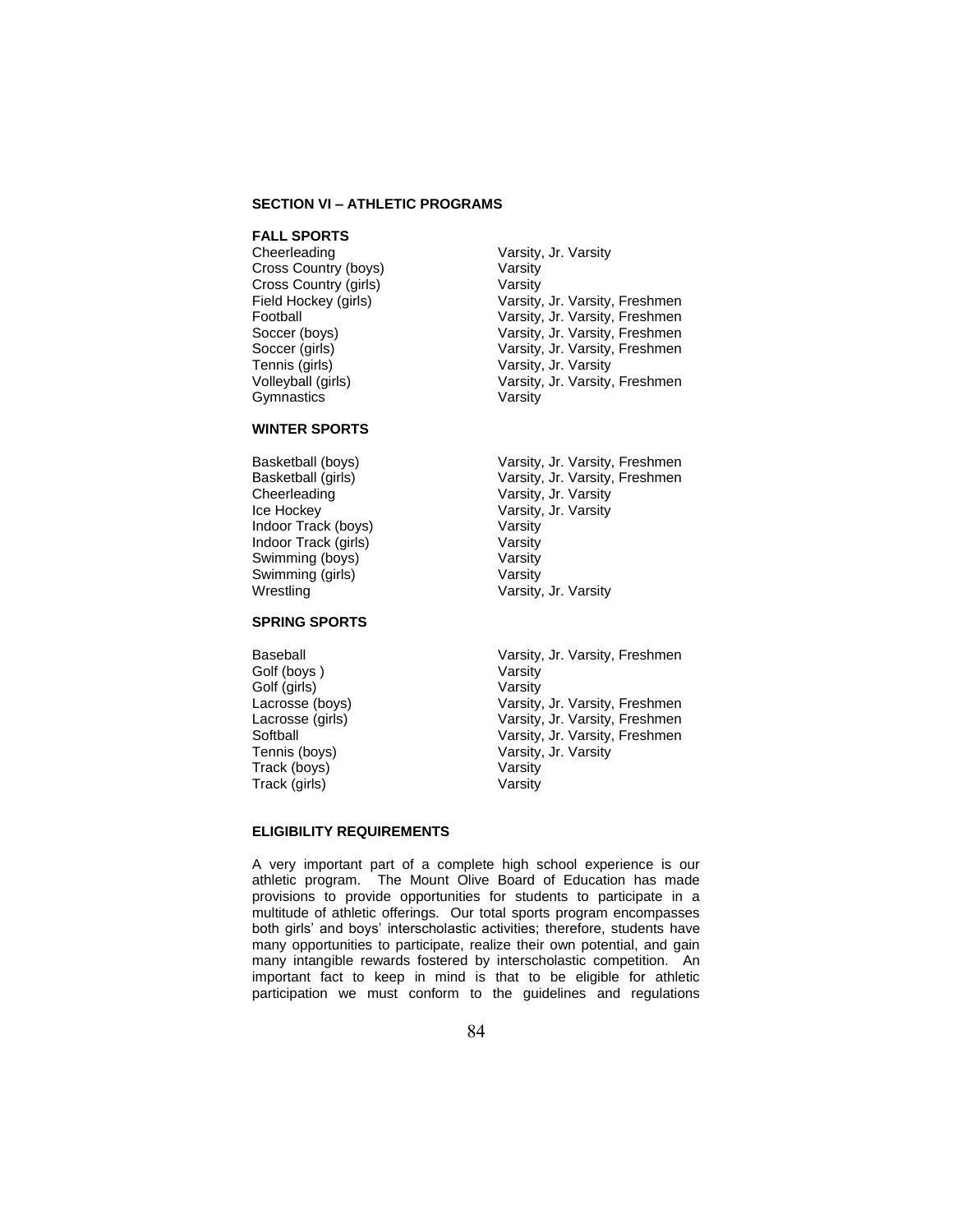established by the New Jersey State Interscholastic Athletic Association. The administration, upon recommendation of a coach, has the right to suspend any student who fails to abide by the rules established in the Athletic Handbook. It is expected that all participants will demonstrate good citizenship both within the school and especially when they represent Mount Olive High School. The **NJSIAA** requires the following**:**

- 1. No student shall be eligible for high school athletics after the expiration of eight consecutive semesters following his/her entrance into  $9<sup>th</sup>$  grade. Loss of a semester due to ineligibility does not entitle a student to an additional semester during a  $5<sup>th</sup>$  year.
- 2. A student athlete must not reach the age of 19 prior to September 1.
- 3. A student athlete must meet all residency requirements.
- 4. To be eligible for athletic competition during the first semester of the 10<sup>th</sup> grade or higher, or the second year of attendance in the secondary school or beyond, a pupil must have passed 30 of the 120 credits required by the State of New Jersey for graduation during the immediately preceding academic year.
- 5. To be eligible for athletic competition during the second semester (Feb. 1 to June 30) of the  $9<sup>th</sup>$  grade or higher, a pupil must have passed the equivalent of 15 credits required by New Jersey for graduation (120) at the close of the preceding semester (Jan.31). Full-year courses shall be equated as one-half of the total credits to be gained for the full year to determine credits passed during the immediately preceding semester.
- 6. A student athlete must maintain his/her amateur status.
- 7. A signed waiver form permitting random drug testing is required of all athletes.
- 8. All students who want to participate in an athletic sport must have a full physical on the state mandated form.
- 9. All physicals are reviewed by the school physician before any student is permitted to practice or play.
- 10. All students who participate in more than one season must fill out a history update form. All of these forms must be reviewed by the school physician before any student is permitted to practice or play.

To be eligible for athletic competition during the first semester (September 1 to January 31) a pupil must have passed 25% of the credits (30) required by the State of New Jersey for graduation (120), during the immediately preceding academic year.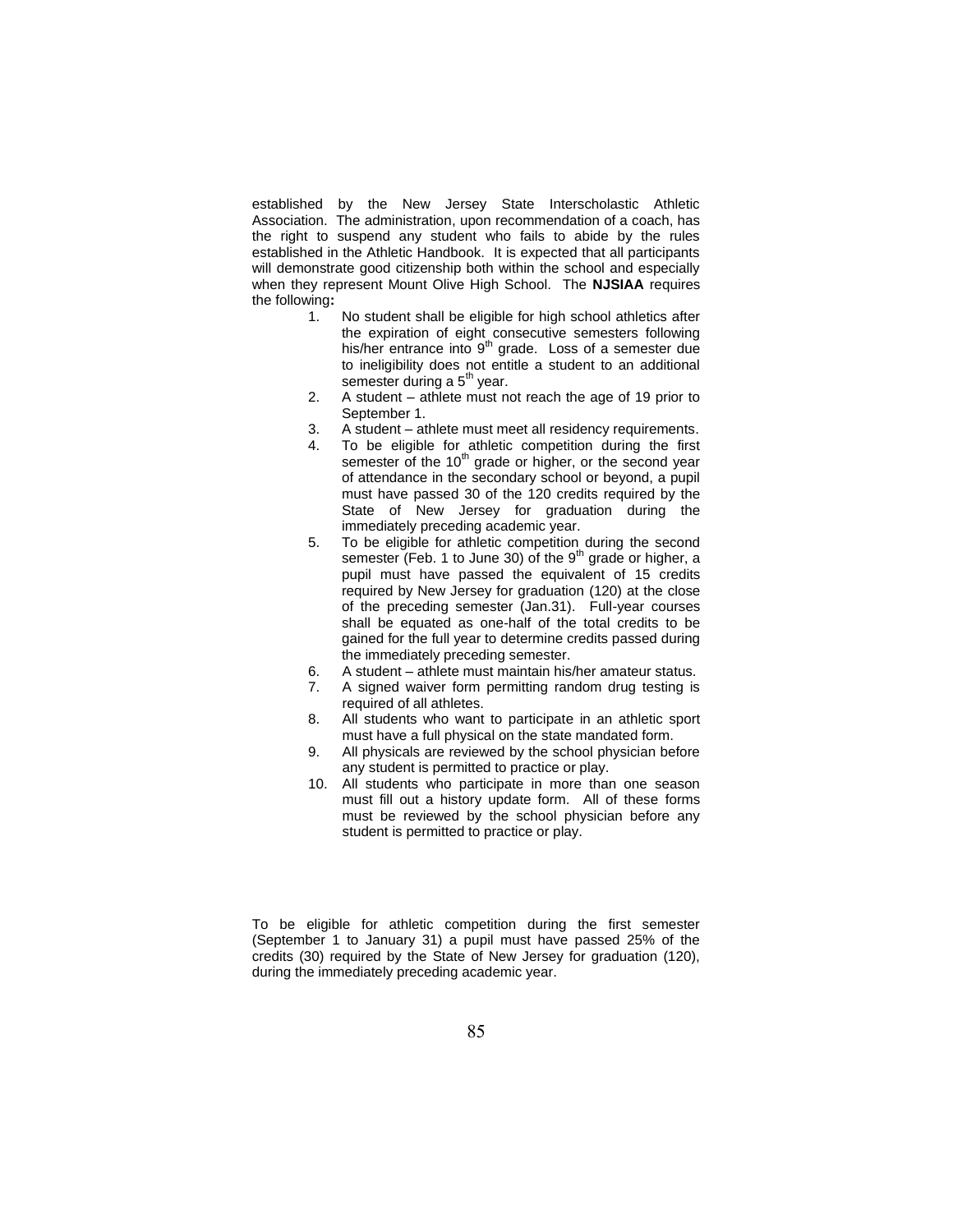To be eligible for athletic competition during the second semester (Feb. 1 to June 30), a pupil must have passed the equivalent of 12.5 % of the credits (15) required by New Jersey for graduation (120) at the close of the preceding semester (Jan. 31). Full-year courses shall be equated as one-half of the total credits to be gained for the full year to determine credits passed during the immediately preceding semester.

*CL 1 The NJSIAA does not establish grading policies or standards for granting credits. The local school's Board of Education has the exclusive authority to address such matters within the parameters of the*  State Board of Education guidelines. Therefore, the NJSIAA will not *waive, either the standards set by a member school or the minimum standards set forth in Article V, Section 4.E except as provided in Section 4.F (1).* 

*CL 2 The credit status of a transferred student, determined by the previous school, may not be changed by the present school.* 

*CL 3 There is no provision for make-up work for credits for second semester.* 

*CL 4 Waivers will not be considered for a senior who does not attain 15 credits and who fails a subject in his/her first semester, unless that senior is passing all subjects in the subsequent marking period.* 

*CL 5 An athlete who is ineligible under Article V, Section 4.E(2) may become eligible for the remainder of the spring sports season on May 1, if he/she meets the requirements of Article V, Section 4E(2) as of that date.* 

**Note: In order for a 9th, 10th, or 11th grader to become eligible per CL 5, the student must be passing all courses taken during the 3rd marking period and accumulated 22.50 credits when grades are averaged for marking periods 1, 2, and 3. 22.50 credits after three (3) marking periods puts the student-athlete on track to obtain the required 30 credits at the end of the school year.**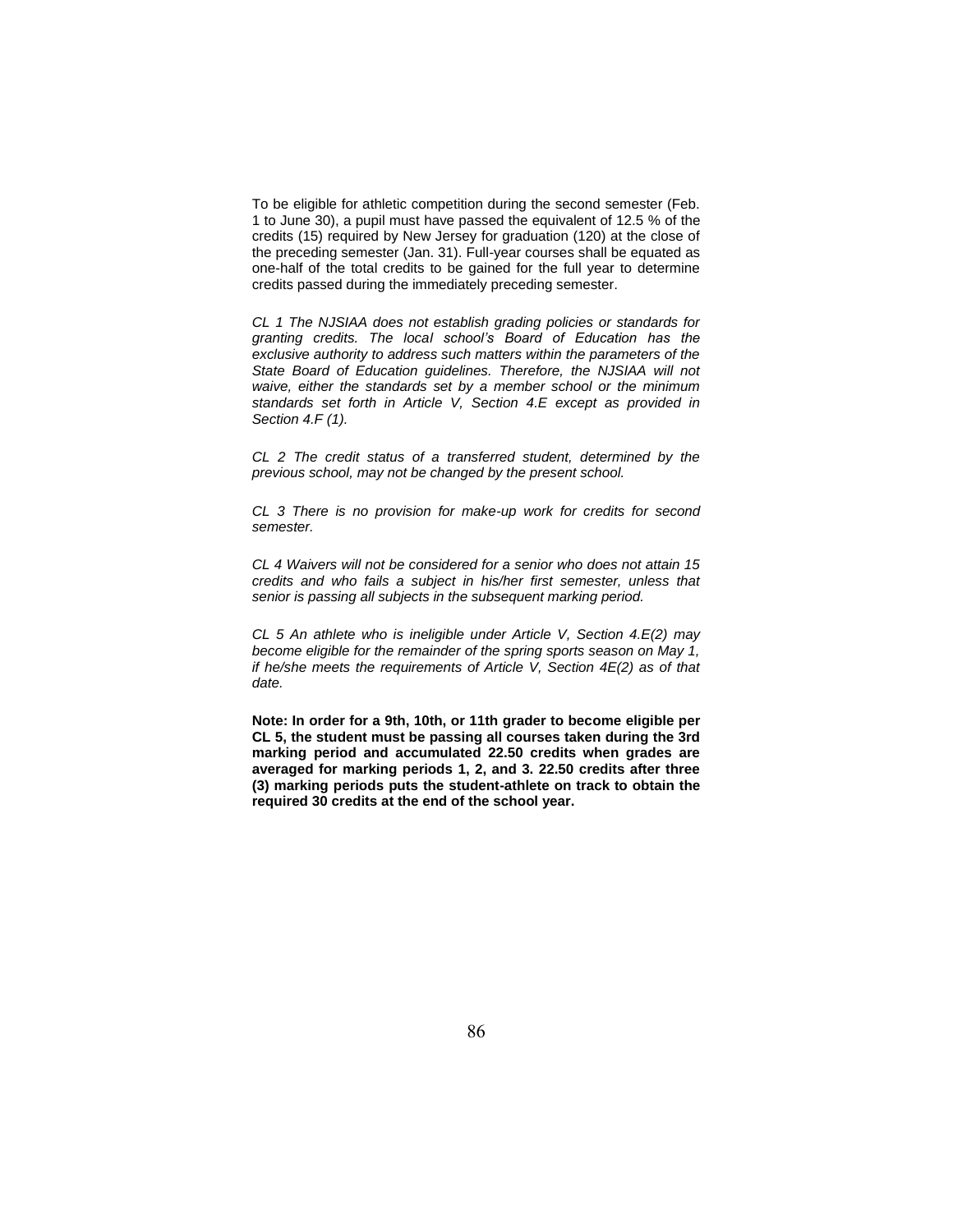# **LOCAL ELIGIBILITY REQUIREMENTS**

### **Two-Failure Rule:**

- Students failing two (2) or more subjects during a marking period will be on "Red-Shirt" status.
- "Red-Shirt" status entails a three-week period where the student would be permitted to practice, but not allowed to participate in games/matches. Students are expected to attend extra-help sessions while they are on "Red-Shirt" status.
- At the end of the three-week period, the student's progress is reevaluated. If the student is passing ALL courses, the student will be reinstated to participate in games/matches.
- If the student is deficient in any subject area at the re-evaluation period, the student will be ineligible to play in any games/matches for the remainder of the marking period. However, the student will be permitted to stay a member of the team and continue to practice.
- The same will hold true for a student who has only one (1) failure, if he/she failed the first and second marking period in the same subject area or has a failing average of marking period grades any time during the school year.
- For purposes of athletic eligibility, loss of credit will be treated as a failure.
- Consequences will take effect immediately for a student involved in the season in which the check points and evaluations have taken place. If a student is not involved in a sports season at the time of the check, the consequence will be issued at the beginning of the season in which they participate.

**Example:** First marking period grades are normally reported in the first week of November. A fall athlete would be affected immediately. An athlete, who participates in the winter season and not the fall, would have the "Red-Shirt" status take effect on the first day of practice for the season. For a swimmer or ice hockey player it would be November 15<sup>th</sup>. For all other winter athletes, it would start on the Monday after the Thanksgiving weekend.

# **Progress Report Check Point**

- Students who have two (2) or more failures on their progress report will be placed on probation.
- Students who are placed on probation will have ten (10) days before grades will be re-evaluated.
- During this ten-day period, student may play and practice while attending extra-help sessions.
- Students passing ALL courses at re-evaluation may continue to play/practice without interruption.
- Students failing any subject area will be ineligible for the remainder of the marking period.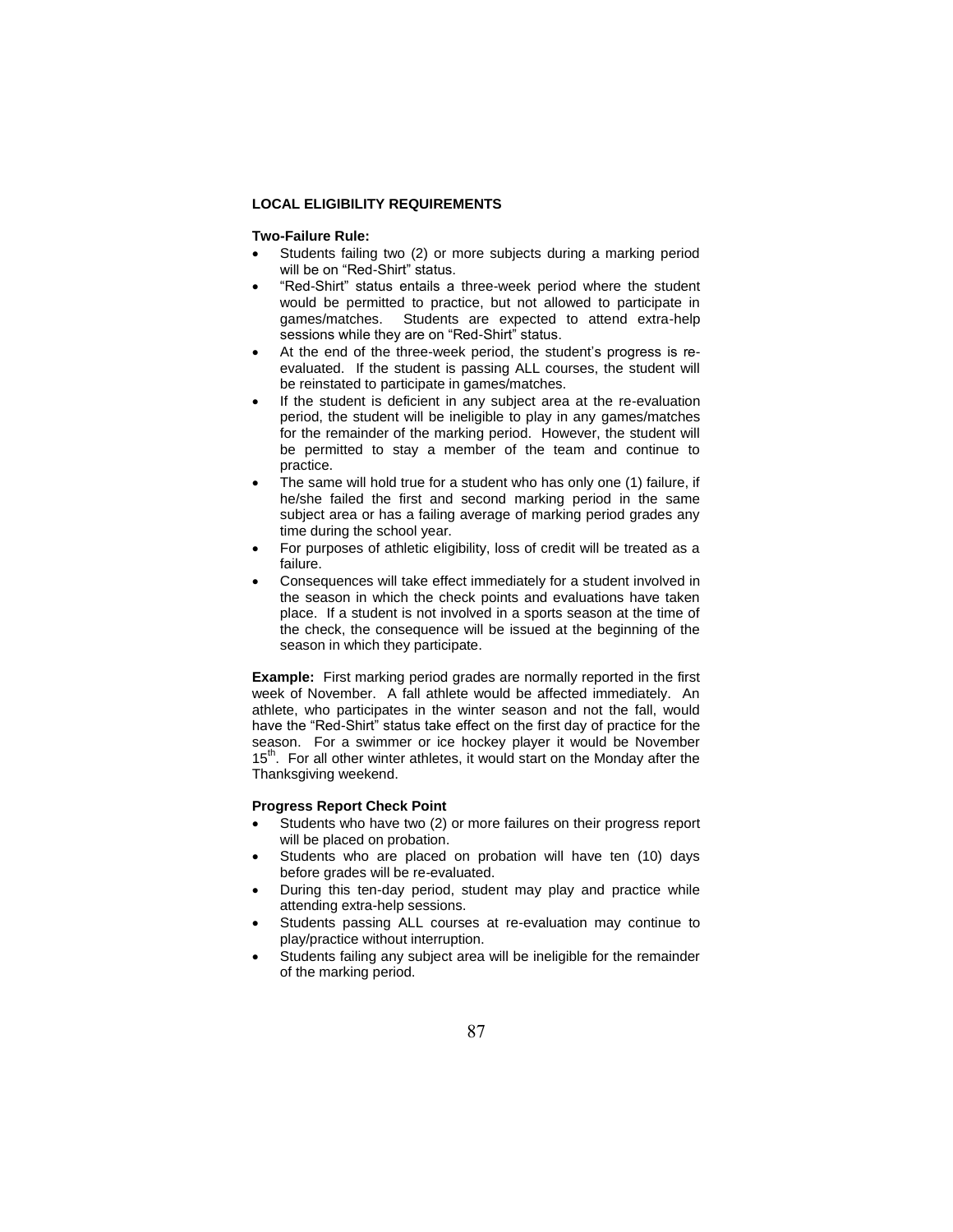#### **Incompletes**

- Incompletes will be considered failing grades until they are made up.
- Students are given three (3) weeks to make up all incompletes
- Any extenuating circumstances that would require additional time can be appealed to the Athletic Committee comprised of the Principal, Director of Guidance, Director of Athletics, and one coach.
- If incompletes are not made up within the time period allocated, the student will be ineligible for the remainder of the marking period.
- Two (2) incompletes or an incomplete and a failure will place a student on "Red-Shirt" status, at which time he/she has three (3) weeks to improve grades.

#### **Attendance**

In order to participate in a practice or game, a student must be in school no later than the end of the 2<sup>nd</sup> block. Athletes may not sign out during the day and return later to participate in a game or practice without prior approval from the Director of Athletics. A PARENT NOTE EXPLAINING THE REASONS FOR SUCH ACTION MUST BE SUBMITTED FOR APPROVAL.

- A note from parent to the Director of Athletics stating the extenuating circumstances that prevented compliance with the athletic late sign-in policy.
- MCVT AM students must attend all assigned classes at Mount Olive the day of the contest.
- MCVT PM students must attend all assigned classes at Vo-Tech the day of the contest.
- Any other reason deemed satisfactory by the Director of Athletics.

# **SECTION VII: STUDENT ACTIVITIES AND CLUBS**

Clubs and other after school activities are a very important part of our extra-curricular program. Efforts will be made early in the school year to solicit student interest and form clubs on the basis of expressed student interest. The procedure for establishing individual clubs will be outlined by the administration and the Student Council and communicated to the students.

# **ACTIVITIES AND CLUBS**

Amnesty International Mock Trial<br>Concert Choir Concert Choir Concert Choir **National Art Honor Society**<br>
Debate Team **National Honor Society** DECA Newspaper Dramatics Robotics Future Business Leaders of America (FBLA) GSA Stage Band **IDI Biology Club** Student Council

National Honor Society Sound and Lighting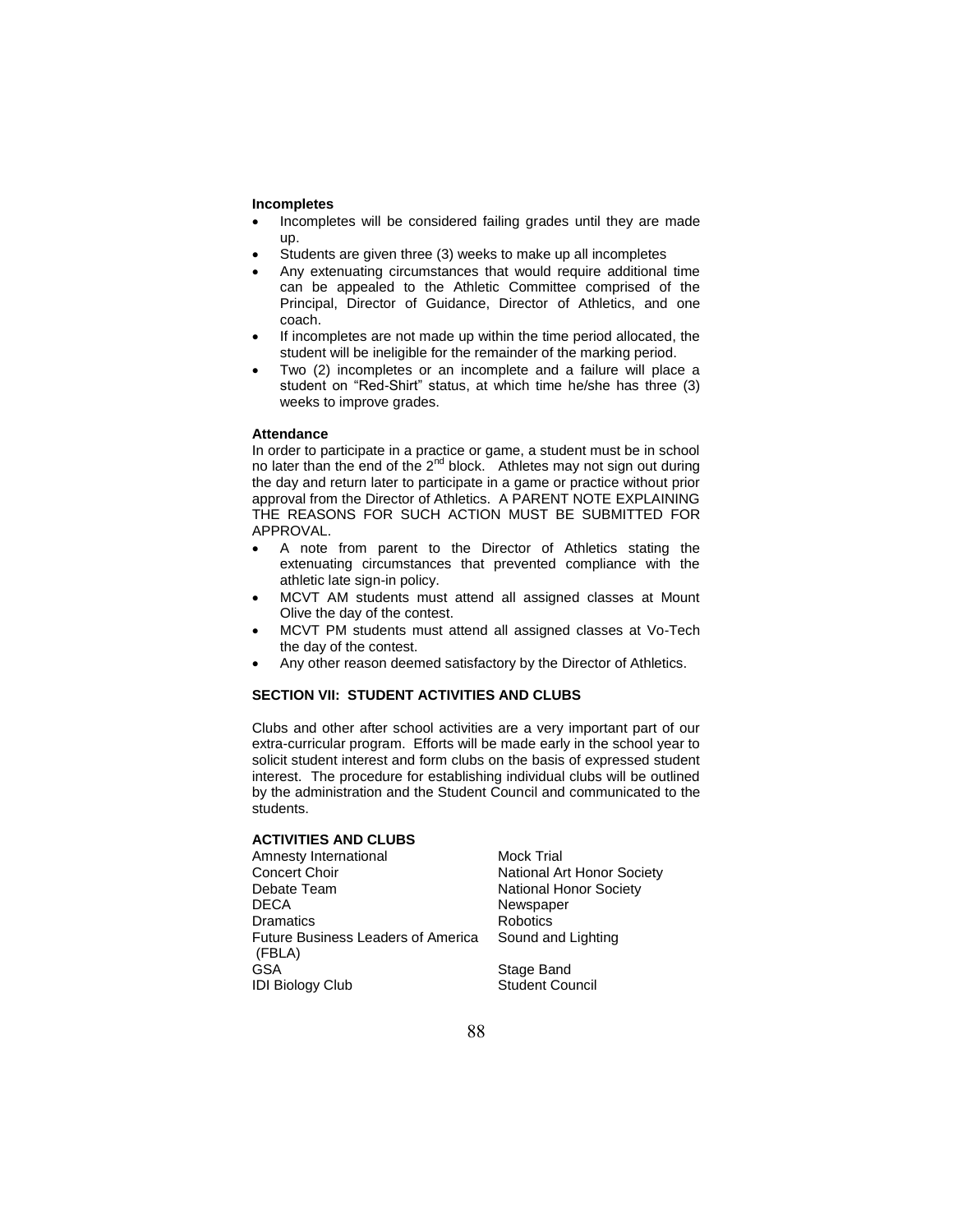| International Student Organization | <b>Students</b>                  | Against | Destructive |
|------------------------------------|----------------------------------|---------|-------------|
|                                    | Decisions                        |         |             |
| Key Club                           | <b>Tri-M Music Honor Society</b> |         |             |
| Jerseymen                          | Varsity Club                     |         |             |
| JSA - Junior Statesmen of America  | <b>Weight Training</b>           |         |             |
| Literary Magazine                  | World Language Honor Society     |         |             |
| Marching Band                      | Yearbook                         |         |             |
|                                    |                                  |         |             |

#### **ELIGIBILITY FOR ACTIVITIES/CLUBS**

A very important part of our total school program is our clubs and activities. The Mount Olive Board of Education has made provisions to provide opportunities for students to participate in a multitude of extracurricular programs.

An important fact to keep in mind is that to be eligible to participate in clubs and activities, we must conform to state guidelines and rules established and enforced by our own Student Eligibility committee. The following are the requirements:<br>1. Pass 25% of the

- Pass 25% of the total credits required by the State for graduation during the previous school year (presently 27.5 credits).
- 2. At mid-year you must have 13.75 credits (passing grades for courses worth 27.5 credits).

All Participants will demonstrate good citizenship both within the school and especially when they represent Mount Olive High School. All students are encouraged to participate in one form or another in our total activity program. Any student signing in late to school or signing out early must follow regulations listed under the Attendance section of Athletic Eligibility found on the previous page.

# **DISCIPLINE – STUDENT ACTIVITIES**

The Administration reserves the right to prohibit any student who reaches Level One of Zero Tolerance, has excessive absences or lates to school, discipline issues or excessive discipline referrals from participating in all extra-curricular activities, including but not exclusive to Field Trips, Sports Events, Dances/Proms and Graduations.

Any student with a history of on-going discipline referrals may be excluded from participating in extra-curricular events. Furthermore, any student participating in an extra-curricular activity who does not follow or abide by the expectations of the event, will be removed from participating in the event.

#### **STUDENT COUNCIL**

Over the past few years, the Student Council at Mount Olive High School has developed into an effective forum for student government. The Student Council is the voice of the student body, and all the students are encouraged to participate in making both their ideas and criticisms known to their officers and representatives.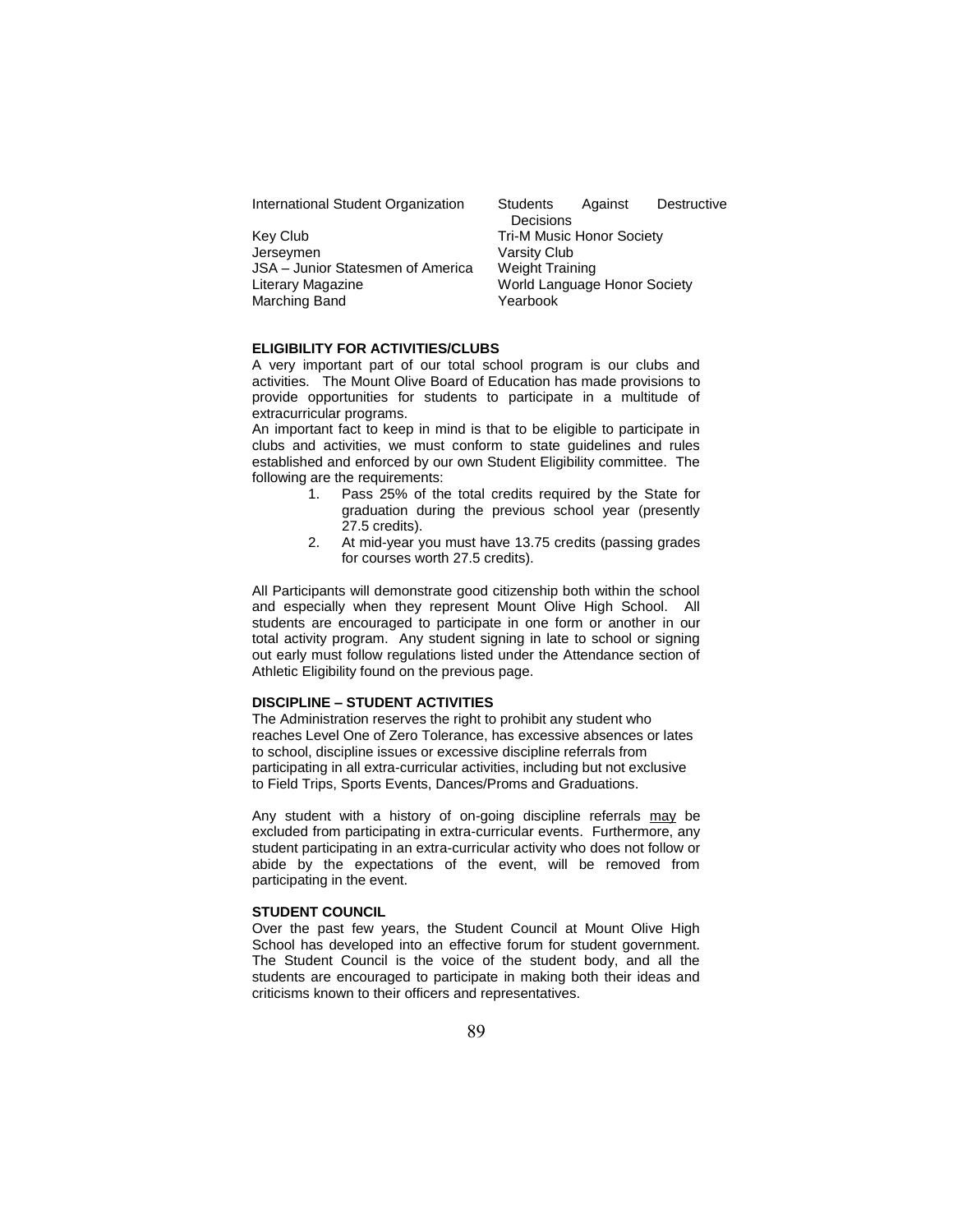The Administration meets with the Student Council to discuss both problems and achievements of mutual concern. Although a student should feel free to approach a teacher, counselor or administrator at any time when they have a pressing problem, most general problems pertaining to the operation of the school, rules and regulations can be aired by utilizing the Student Council as the voice of the student body.

Elections for all officers, except freshmen class officers, are held in May. Freshmen class officers and class representatives are elected in September.

#### **QUALIFICATIONS FOR STUDENT COUNCIL AND CLASS OFFICERS**

Student Council and class officers will be elected in the spring of the previous school year. To run for an office one must:

- Carry at least a "C" Average.
- Have a personal record free of serious and/or frequent suspensions.
- Follow the established election rules.

### **Student Council Officers for 2018-2019**

President Thomas Barish Vice President Ashley Hull Recording Secretary Corresponding Secretary<br>Treasurer Advisor BOE Liaisons

Amanda Berrios Lindsey McLaughlin Alexandra Bartell Mrs. Melissa Pawlyk Caitlin McNally Panagiotis Tsekouras

# **NATIONAL HONOR SOCIETY**

The recognition of a student as a member of The National Honor Society is an honor accorded by the faculty of a school to junior and senior students. Students are selected to membership by a faculty committee in accordance with national regulations, which consist of demonstrated excellence in Academics, Character, Service and Leadership. The requirements necessary to become a member of the National Honor Society are as follows:

- Academically, a student who has a weighted grade point average of 3.5 or higher is deemed eligible for consideration. Candidates shall then be evaluated on the basis of service, leadership, and character.
- In the area of character, a student should consistently follow all rules, set an exemplary standard of behavior and be above reproach in honesty and integrity.
- The standard of service necessitates involvement in school and/or community activities voluntarily and consistently without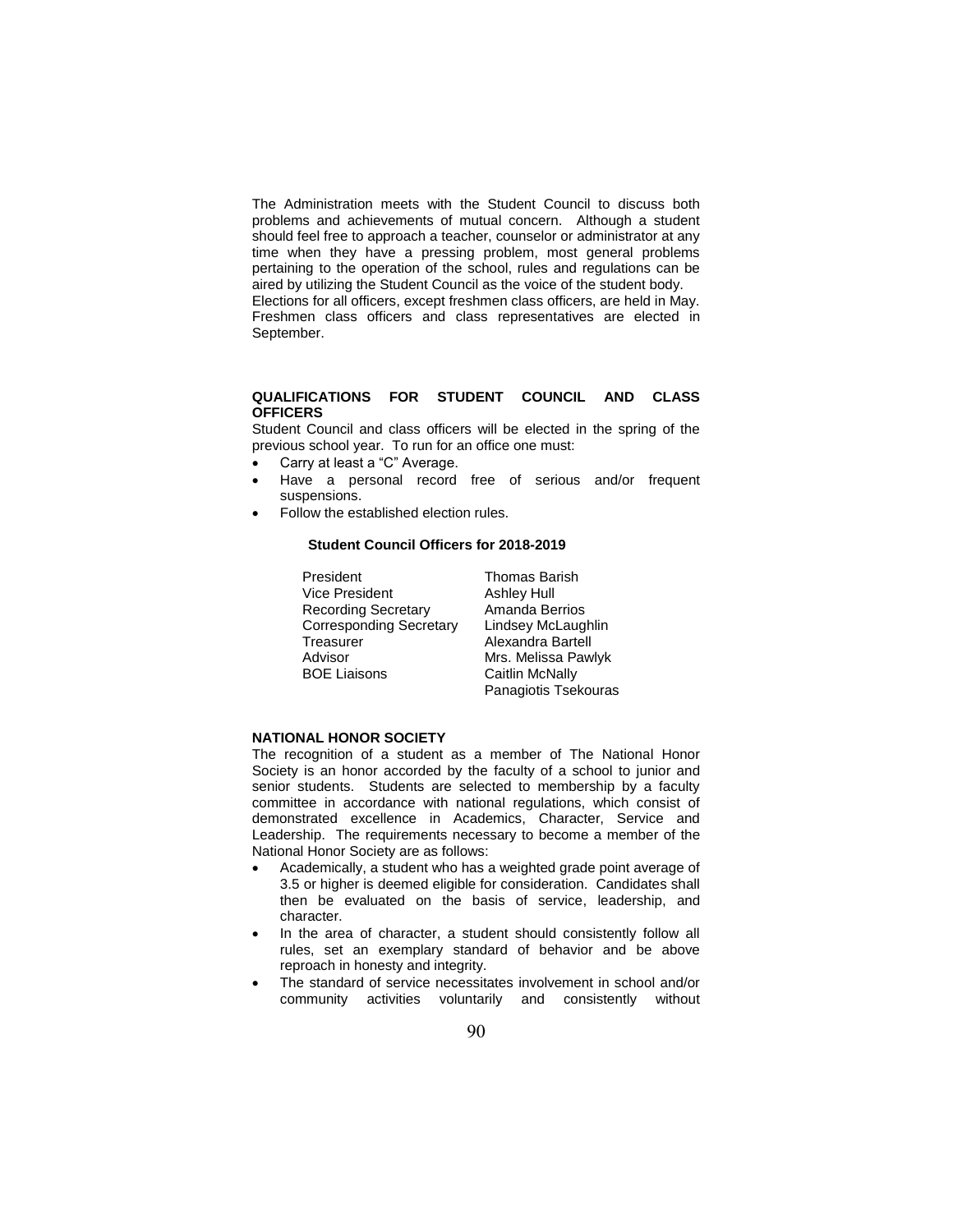remuneration. The National Honor Society member is expected to become involved in the chapter's annual service projects. Students who do not actively participate in service projects may be removed from the National Honor Society.

• The leadership standard is not restricted to holders of formal leadership titles nor does holding a title guarantee membership in the National Honor society. Students must identify group activities in which their verifiable participation and involvement serve to demonstrate their leadership capabilities.

**See school website for details regarding National Honor Society**.